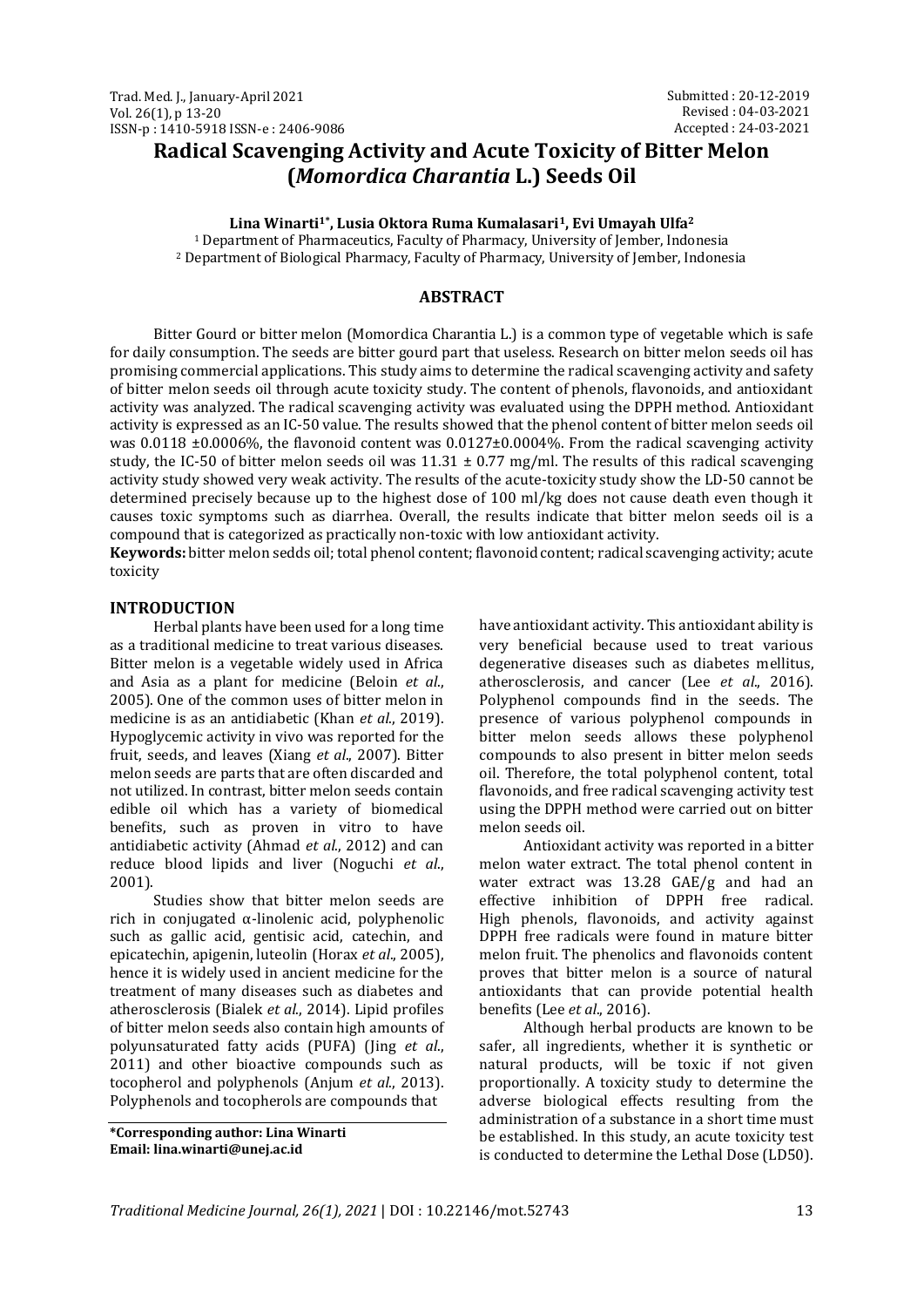Therefore the aim of this study is to evaluate the antioxidant potential of bitter melon seeds oil in vitro and determine the limit of toxicity (LD50) of bitter melon seeds oil to support its development as a nutraceutical and herbal medicine.

# **METHODOLOGY**

## **Materials**

Bitter melon seeds oil obtained from PT. Nature in Bottle India, Female mice Balb/c strain with the weight of approximately 20 g obtained from the Biomedical Laboratory of the Faculty of Pharmacy, University of Jember. Gallic acid was purchased from Sigma (St. Louis, MO, USA), sodium hydrogen carbonate from BDH Supplies Laboratory, UK, while potassium acetate, aluminum chloride, Folin Ciocalteu-reagent, and 2,2-diphenyl-1-picrylhydrazyl (DPPH) were purchased from Sigma (St. Louis, MO, USA).

#### **Methods**

#### **Bitter melon seeds oil phytochemical screening**

The phytochemical screening of bitter melon seeds oil aims to determine the content of secondary metabolites. The screening was carried out with color reagents to determine the presence or absence of alkaloids, terpenoids, and flavonoids. The phytochemical screening method was carried out according to Harbone (1987).

#### **Determination of Total Phenolic Content**

The calibration curve was prepared from Gallic acid working standards of 20.0, 40.0, 60.0, 80.0, and 100.0 ppm. One gram of bitter melon oil was put into a tube and added with n-hexane (1:1), then mix in vortex 1-2 minutes. The mixture was extracted with 3 ml of methanol: water (4:1 v/v) and re-vortexed for 1-2 minutes. The mixture was then centrifuged at 3000 rpm for 10 minutes. The supernatant (water phase) was taken and the extraction repeated twice until a 10 mL supernatant was obtained in the flask. One ml of a test solution and a standard solution were pipetted separately, to each solution added with 0.5 ml of the folin-ciocalteu reagent. After 3 minutes, 1.5 mL of 7.5% Na2CO3 solution was added to the mixture and let stand for 2 hours. The absorbance was measured at the wavelength of 765 nm. The blank (methanol: water 4:1) measures in the same way. The total phenolic content of the sample was expressed as % w/w.

#### **Determination of Flavonoid Content**

The calibration curve was prepared from Quercetin working standards of 30.0, 40.0, 50.0, and 80.0 ppm. One gram of bitter melon oil is put

into a tube and added with n-hexane (1:1). The mixture was mixed in vortex 1-2 minutes. The mixture is extracted with 3 ml of methanol: water  $(4: 1 \text{ v/v})$  and re-vortexed for 1-2 minutes. The mixture is then centrifuged at 3000 rpm for 10 minutes. The supernatant (water phase) is taken. Repeat the extraction twice until a 10 mL supernatant is obtained in the measuring flask. The test solution and standard solution were pipetted 0.5 ml separately, then added with 1.5 ml of ethanol, 0.1 ml of 10% aluminum chloride, 0.1 ml of 1M sodium acetate, and 2.8 ml of distilled water. The mixture was shaken and stand for 30 minutes at room temperature. The absorbance was measured at a wavelength of 425 nm. The blank was measured in the same way without the addition of aluminum chloride. The total flavonoid content of the sample is expressed in percentage w/w.

#### **Determination of Radical Scavenging Activity Using DPPH Method**

Three grams of the bitter seeds oil is put into a tube and added with n-hexane (1:1). The mixture was mixed in vortex 1-2 minutes. The mixture is extracted with 3 ml of methanol: water  $(4: 1 \text{ v/v})$ and re-vortexed for 1-2 minutes. The mixture is centrifuged at 3000 rpm for 10 minutes. The supernatant (water phase) is taken. The extraction was repeated twice until a 5 mL supernatant is obtained in the measuring flask. The extracted solution was diluted into several concentrations. A total of 600 μL of the sample was mixed with 2.4 mL of DPPH 0.004% until homogeneous, and the absorbance was observed at a wavelength of 517 nm after 5 minutes. The free radical scavenging activity was calculated using equation 1.

Scavending activity 
$$
(\%) = \left(\frac{Abs_{control} - Abs_{sample}}{Abs_{control}}\right)
$$
  
(Equation 1)

Where Abscontrol is the absorbance of the DPPH radical, Abssample is the absorbance of the DPPH radical solution mixed with the sample.

A value of 0% means it does not have free radical scavenging activity, while a value of 100% means total reduction, and testing needs to be continued with the dilution of the test solution to see the concentration limit of its activity. Subsequently, a curve was made between the concentration of the test solution and the % of DPPH reduction. The IC-50 value was determined as the concentration of the test solution that gave 50% DPPH reduction. The IC-50 value is commonly used to express the antioxidant activity of a sample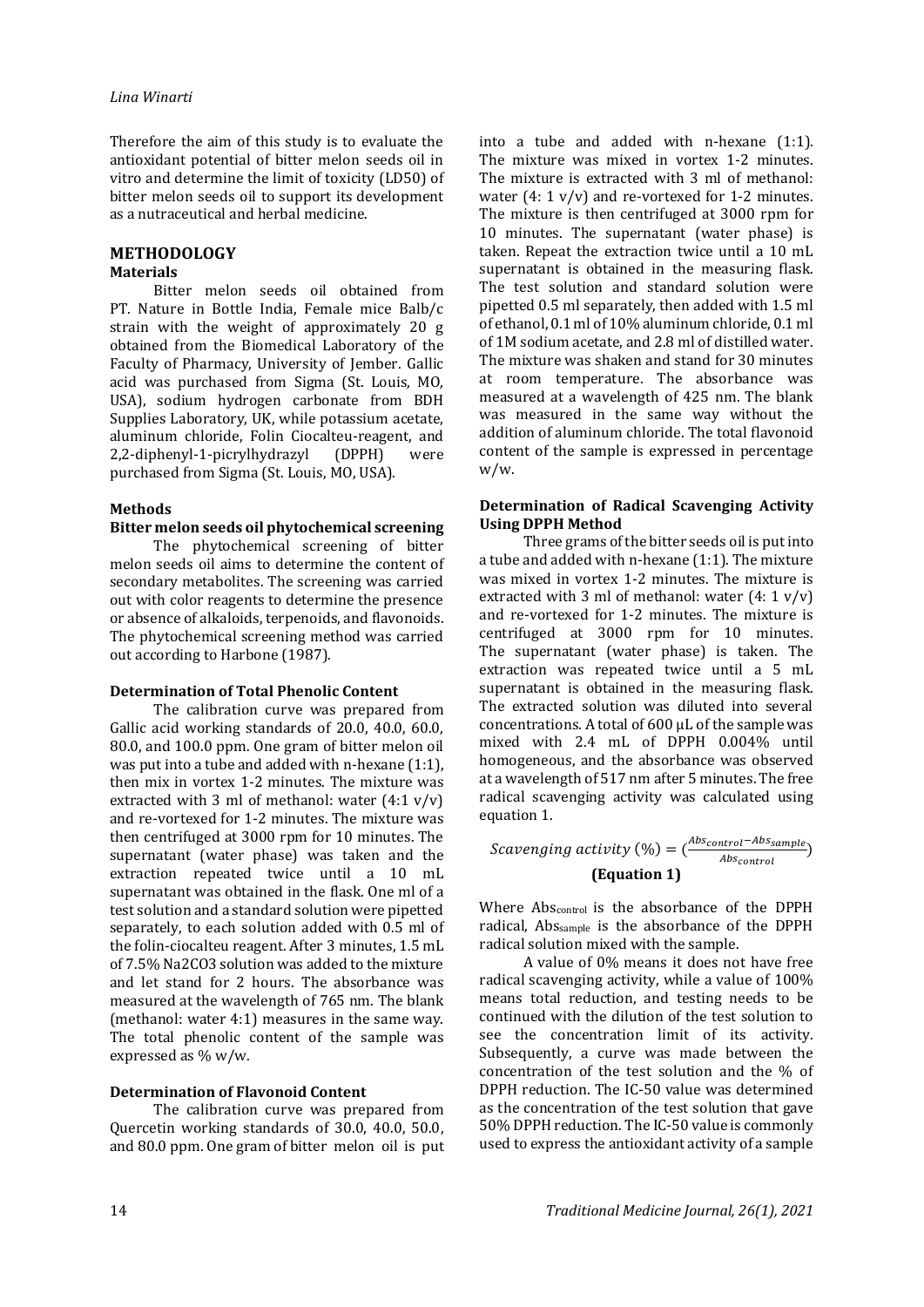

Figure 1. Total phenolic content for standard gallic acid

Table I. Results of phytochemical screening

| No. | Phytochemical study | Result                                                       | Conclusion |
|-----|---------------------|--------------------------------------------------------------|------------|
|     | Alkaloids           | Formation of orange sedimen                                  | $(+)$      |
| ▵   | Triterpenoids       | Formation of brown ring                                      | $(+)$      |
| ັ   | Flavonoids          | Formation of a red or orange color on the amyl alcohol layer | $(+)$      |

by the DPPH free radical reduction (Molyneux, 2004).

#### **Acute Toxicity Study**

The principle of acute toxicity study is the administration of a sample with various dosage levels once during the test period to several groups of animals. The next step is to observe the toxic effects and death. Animals that died during testing and lived until the end of the testing period were sacrificed for evaluation. Animals were divided into 5 groups consisting of control groups and groups that were given oral bitter seeds oil with various dose levels. Group 1. Control group; Group 2. A single oral dose of 12.5 ml/Kg; Group 3. A single oral dose of 25 ml/Kg; Group 4. A single oral dose of 50 ml/kg; Group 5. A single oral dose of 100 ml/kg.

Observation of the toxic effects of drug administration is carried out during the first 3 hours, then at the end of the test period the mice are sacrificed, and their organs (an intestine, gastric, heart, liver, kidneys, spleen, and lungs) were painted using the hematoxylin-eosin. Histopathological examination was performed to determine changes in the organs microscopically. The observation was carried out for 96 hours. The number of deaths was observed and recorded at the 0th, 1st, 2nd, 3rd, 24th, 48th, 72nd, and 96th hours after dosing. This is based on the

Environmental Protection Agency standard (EPA, 1998), which states that LD50 is used to determine the death of 50% of experimental animals within 24-96 hours.

# **Analysis**

IC-50 is calculated from a linear regression equation that shows the relationship between percent of free radical scavenging and bitter melon seeds oil concentration. LD-50 value is determined based on the number of deaths in animals within 24-96 hours using probit analysis.

#### **RESULTS AND DISCUSSION**

Phytochemical screening is carried out to provide an overview of the class of compounds contained in bitter melon seeds oil. The results of phytochemical screening showed that bitter melon seeds oil contains alkaloids, triterpenoids, and flavonoids (Table I).

## **Determination of Total Phenolic Content**

The study shows that Bitter melon seeds oil contains phenol compounds even though in a lower amount than the phenol content in grape seeds oil. The total phenol content was determined by the folin ciocalteu method using gallic acid as the standard. The standard regression equation for gallic acid is  $y = 0.0093x - 0.0533$  with a value of R2 = 0.9908 (Figure 1).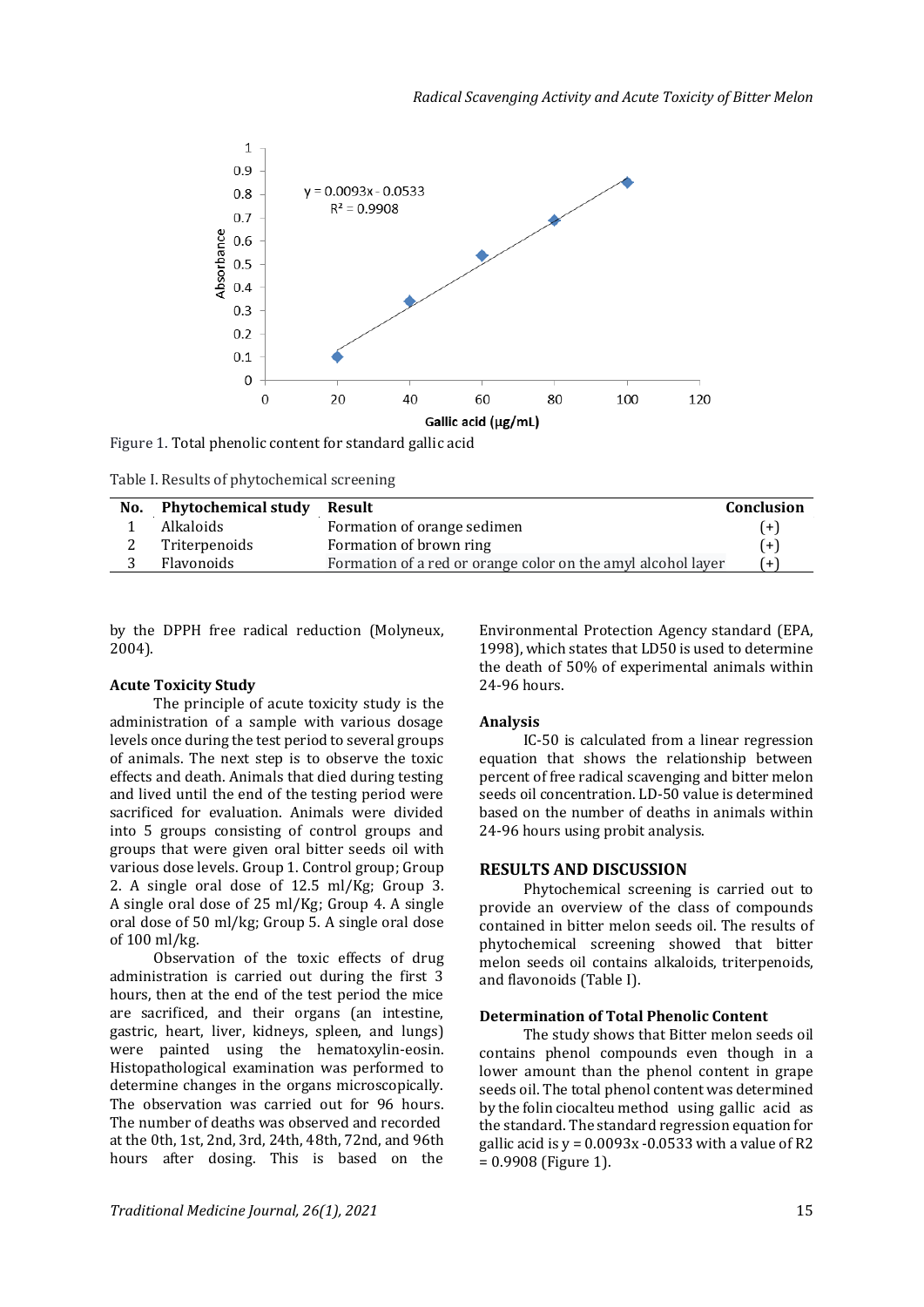

Figure 2. Total flavonoid content for standard quercetin

Table II. The Total phenolic, flavonoid and IC-50 of bitter melon seeds oil obtained from DPPH method

| Sample                                   | Total phenolic content | <b>Total Flavonoid content</b> | IC-50 (DPPH Method)       |
|------------------------------------------|------------------------|--------------------------------|---------------------------|
| Bitter melon seeds $0.0118 \pm 0.0006\%$ |                        | $0.0127 \pm 0.0004\%$          | $11310 \pm 0.77 \mu g/mL$ |
| oil                                      |                        |                                |                           |

The results showed that the total phenol content in bitter melon seeds oil was 0.0118 ±0.0006% (Table II), while in grape seeds oil, 0.0116-0.0318%. The results of the evaluation of phenol content in bitter melon seeds oil were also lower compared to the methanol extract of bitter melon fruit in dry conditions, which is 0.0257% (Lee *et al*., 2016). Despite the small phenol content, the phenol content of bitter melon seeds oil is correlated with antioxidant activity (Lutterodt *et al*., 2011) and the ability of oil conservation to oxidative reactions (Bozdagon and Mungan, 2016).

#### **Determination of Total Flavonoids Content Flavonoids**

The Flavonoids compounds in bitter melon seeds oil are analyzed because of their physiological activities such as antioxidants, antimutagenic, antidiabetic, and anticancer (Kubola and Siriamornpun, 2008). Total flavonoid levels were determined by the colorimetric method using AlCl3 and quercetin as the standard for flavonoids. The quercetin regression equation is  $y = 0.0141x - 0.179$  with a value of R2 = 0.9953 (Figure 2).

The total flavonoid in the bitter melon seeds oil was 0.0127±0.0004% (Table II); this result was lower than the flavonoid content in the methanol extract of bitter melon fruit, which was 0.0877 % (Lee *et al*., 2016).

# **Determination of Radical Scavenging Activity Using DPPH Method**

In this study, the radical scavenging activity of bitter melon seeds oil was evaluated using the DPPH method. The DPPH method is one of the quantitative methods to find out how much the activity of bitter melon seeds oil as an antioxidant. DPPH was chosen for radical scavenging activity because it is easy, fast, simple, sensitive, and requires a small sample. The inhibition percentage of bitter melon seeds oil at various concentrations can be seen in Figure 3.

As a testing parameter is an IC-50. IC-50 is used as a parameter to determine the concentration of antioxidants that can inhibit 50% free radicals by a sample concentration (ppm) (Mailandari, 2012). The smaller the IC-50 indicates the compound has high antioxidant activity. The bitter melon seeds oil has an IC-50 value of 11.31  $\pm$  0.77 mg / mL (Table II). The antioxidant activity of a compound can be classified based on the IC50 values. If the IC-50 of a compound is above (Molyneux, 2004). 200 ppm, its antioxidant activity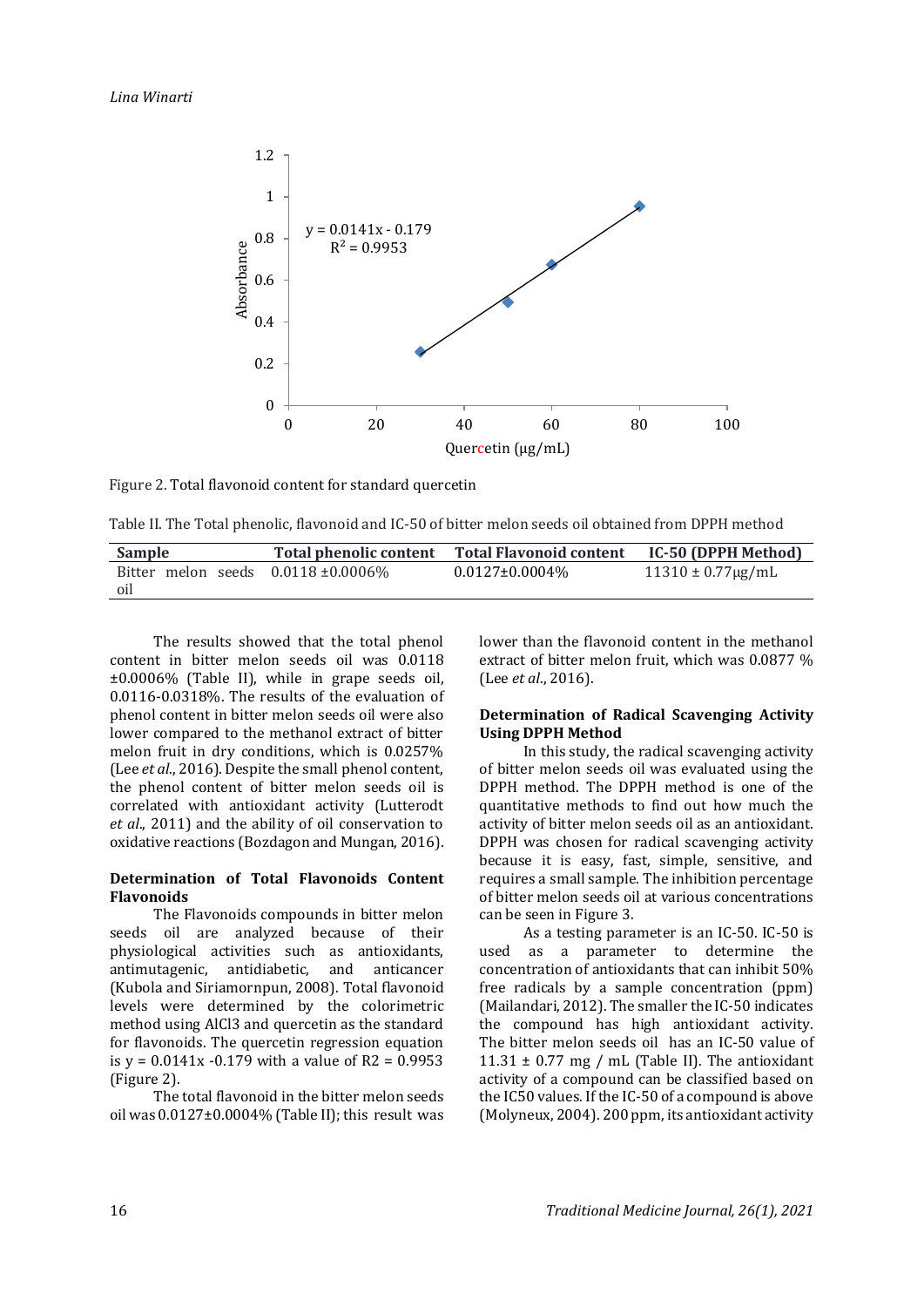

Figure 3. Percent inhibition of bitter melon seeds oil at various concentrations

|                        | Dose ml / kg                 | <b>Number of Mice Deaths</b> |  |          |  |    |    |    |               |
|------------------------|------------------------------|------------------------------|--|----------|--|----|----|----|---------------|
| Sample                 |                              |                              |  |          |  | 24 | 48 | 72 | <b>96 hrs</b> |
| Bitter melon seeds oil | 12.5 ml / $kg$               |                              |  | 0        |  |    |    |    |               |
|                        | $25 \text{ ml} / \text{ kg}$ |                              |  | 0        |  |    |    |    |               |
|                        | $50 \text{ ml} / \text{ kg}$ | 0                            |  | $\theta$ |  |    |    |    |               |
|                        | / kg<br>100 ml               | $_{0}$                       |  | 0        |  |    |    |    |               |

is very weak the results of the antioxidant activity of bitter melon seeds oil showed that their antioxidant activity was very weak. The results of antioxidant activity evaluation were in line with the results of the total phenol content and flavonoid content.

The antioxidant activity of bitter melon oil is not only produced by the content of phenols and flavonoids but also the content of Alfa-Eleostearic acid C18: 3 (9Z, 11E, 13E) and other active components such as tocopherol. The study of Anjum *et al*. (2012) showed bitter melon had vitamin E levels of 239.81-381.06 mg / g, γtocopherol (52.85-61.09 mg / g), and δ-tocopherol (99.74-110.07 mg / g).

# **Determination of Bitter Melon Seeds Oil Toxicity**

Periodic observations from the 1st hour to the 96th hour, no dead mice were found at each dose level (Table III). Based on these results according to the classification of Lu (1995), the degree of bitter melon seeds oil toxicity is practically non-toxic. The LD50 value was above 15000 mg/kg because no deaths were found at a dose level of 25 ml/kg up to 100 ml/kg. The result of weighing 1 ml of the bitter melon seeds oil is

equivalent to 0.923 grams; therefore, the dose is equal to 23075 m /kg - 92300 mg/kg. The dose of 92300 mg/kg is the highest dose that technically can be given to mice. Donatus and Nurlaila (1986) stated that if no dead animals were found in each dose level, then the highest dose that could technically be given to animals was considered as the LD50.

#### **Effect of bitter melon oil on body-weight of mice**

Observation of the bodyweight of mice was carried out to determine changes in the bodyweight of mice during the study. The bodyweight is one of the parameters of the toxic effect. According to Lu (1995), weight loss is a sensitive index of toxic effects. The Weighing was carried out on day 0 and days 1, 2, 3, 4 of the testing period.

After the administration of bitter melon seeds oil, there was an increase in body weight at doses of 12.5 ml/kg and 25 ml/kg, whereas, at a dose of 50 ml/kg, there was a decrease in body weight at the 96th hour. Mice group dose of 100 ml/kg experienced weight loss at 24 hours and 72 hours, at 96 hours experienced weight gain. The change in body weight not show a toxic effect but shows a process of adaptation to stress after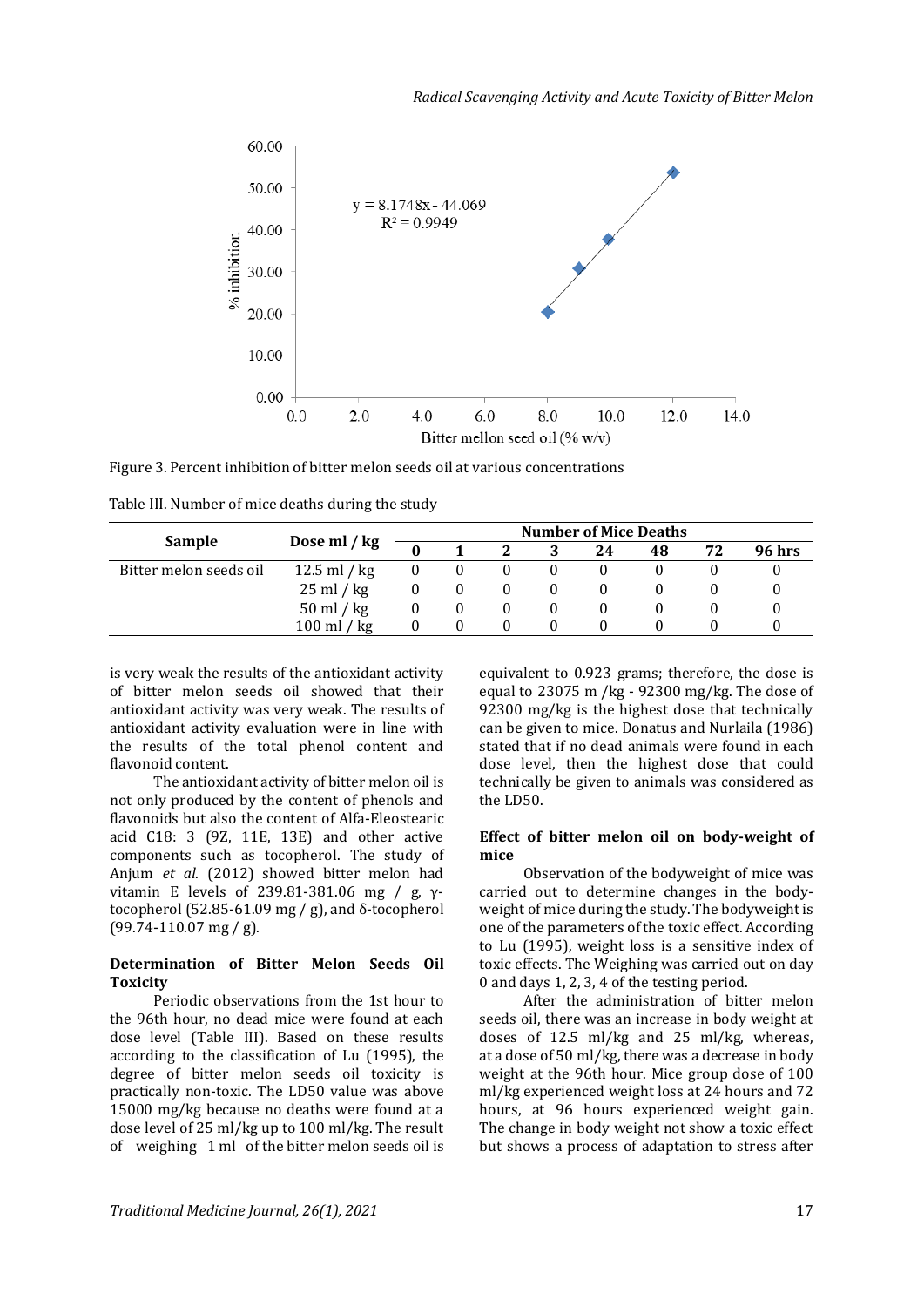

Figure 4. Changes in the weight of mice during the treatment period

| <b>Dose</b>                  | <b>Toxic Symptoms</b> |                          |                          |                          |  |  |  |
|------------------------------|-----------------------|--------------------------|--------------------------|--------------------------|--|--|--|
|                              | 1 hour                | 2 hours                  | 3 hours                  | 4 hours                  |  |  |  |
| $12.5$ ml / kg               | Diarrhea              | -                        | $\overline{\phantom{a}}$ | $\overline{\phantom{a}}$ |  |  |  |
| $25 \text{ ml} / \text{ kg}$ | Diarrhea              |                          | $\overline{\phantom{a}}$ | $\overline{\phantom{a}}$ |  |  |  |
| $50$ ml / kg                 |                       | Diarrhea                 | Diarrhea                 | $\overline{\phantom{a}}$ |  |  |  |
| $100$ ml / kg                | Diarrhea, passive     | $\overline{\phantom{a}}$ | Active                   | $\overline{\phantom{a}}$ |  |  |  |

Table IV. Toxic Symptoms That Occur In animals

treatment. Changes in average body weight caused by the administration of bitter melon seeds oil can be seen in Figure 4.

Weight loss occurs due to a decrease in food consumption after being given bitter melon seeds oil. The absorption process of fat slower than carbohydrates and protein; therefore foods that contain fat can provide a more prolonged feeling of satiety compared to foods that lack or do not contain fat (Anonymous, 2007).

# **Toxic Effects behavior after bitter melon Seeds oil administration**

Toxic symptoms and behavior after the treatment are observed to evaluate the toxic effects that occur as a result of the administration of bitter melon seeds oil. The observation of behavior and toxic symptoms after administration of bitter melon seeds oil can be seen in Table IV.

Based on the table, it is known that in the treatment of bitter melon seeds oil, there are no toxic symptoms that attack the central nervous system, such as tremors. Toxic symptoms appear as indigestion, which is characterized by diarrhea. Diarrhea is the discharge of feces three or more times a day in the form of soft or fluid. Diarrhea itself is not a disease, but can be a symptom of several diseases and sometimes associated with pain in the abdomen that will decrease once the discharge comes out. Diarrhea occurs due to irritation in the lining of the small and large intestine, which results in reduced water absorption, therefore increasing the water that comes out with feces. Such factors as food poisoning, infection, food intolerance, malnutrition, intestinal diseases, and sometimes drugs can cause diarrhea (Tripathi, 2003). Diarrhea is reported to occur in the excess consumption of bitter melon oil in addition to the condition of diarrhea, nausea, vomiting, and stomach bleeding also occurs in consumption of bitter melon juice (Sharma *et al*., 2012).

At the end of the study, surgery was carried out for microscopic organ observation. Observation of organs aims to obtain information about the toxicity of the test substance concerning the target organ. Several organs observed were the heart, liver, lungs, stomach, intestine, kidney, and spleen. The changes that occur in the appearance of various organs cellular can be related to the content of compounds in bitter melon oil that affected the function and work of the organ.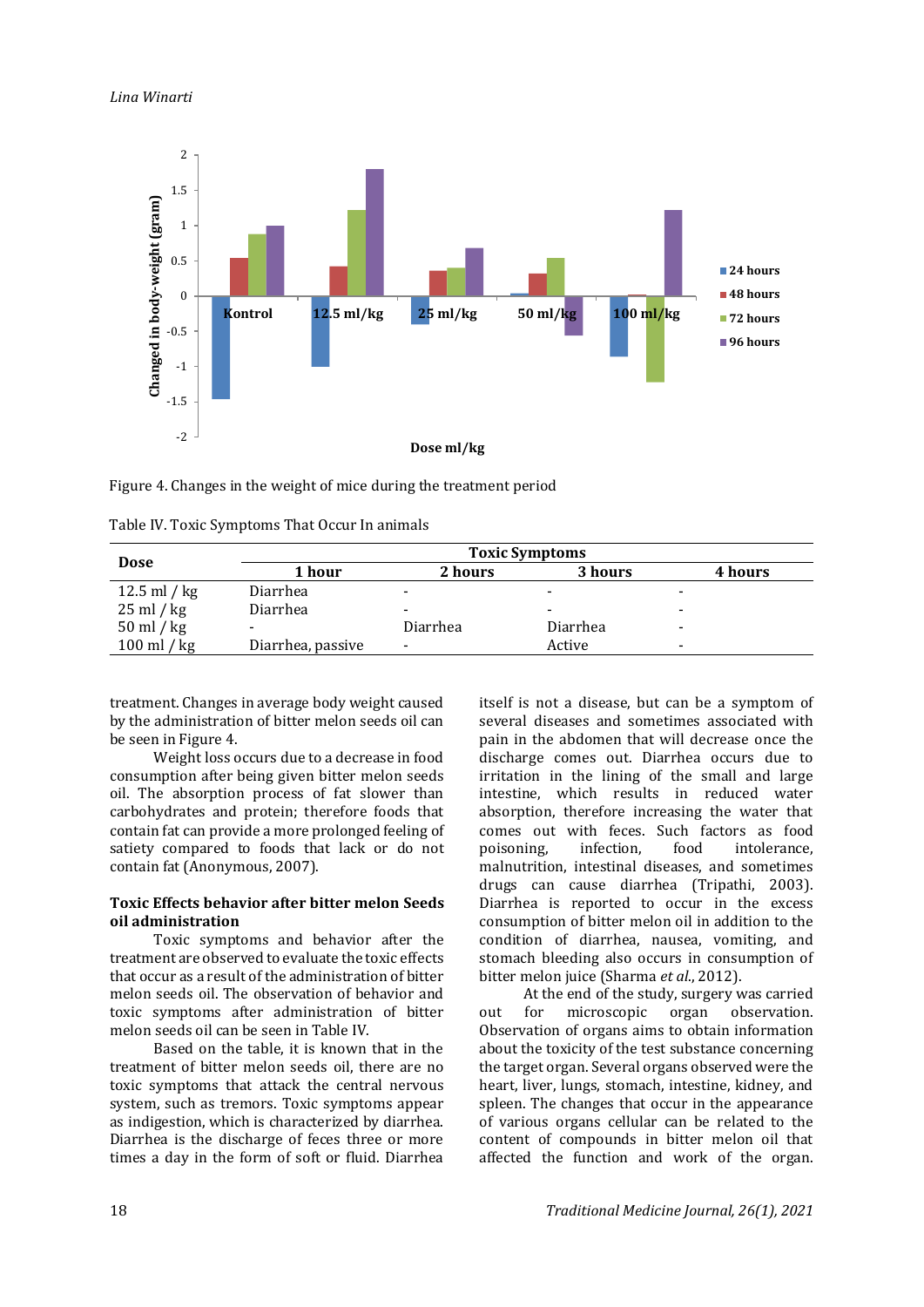

Figure 5. The cellular appearance of an intestinal organ of the mice showing epithelial erosion (a) and inflammation (b)

The results of microscopic observations found no cellular changes in the heart, lung, liver, kidney, spleen, and lungs, but in the intestinal mucosa, there are epithelial erosion and inflammation that cause low absorption of water; hence the stool is softer (Figure 5).

#### **CONCLUSION**

The results of this study indicate that the content of phenols and flavonoids in bitter melon seeds oil is quite low, as well as the effects of radical scavenging activity. The result shows that bitter melon seeds oil has very weak antioxidant activity. Although bitter melon seeds oil contains other antioxidants that were not analyzed in this study, such as tocopherol and Alfa-Eleostearic acid C18: 3 (9Z, 11E, 13E), the results showed the activity of the antioxidants are very weak. Acute toxicity study showed that the LD-50 of bitter melon oil could not be determined, although toxic symptoms such as diarrhea are found in all doses used. The bitter melon oil was categorized as a practically non-toxic compound.

#### **ACKNOWLEDGEMENT**

The authors thank IsDB Jember University for providing funding for this research.

#### **REFERENCES**

- Ahmad Z., Khairul F.Z., Azhar Y., Chiong H.S., Malarvilis S., and Amin I. 2012. Analysis of Polipeptide-K and Oil Isolated from Seeds of Momordica spektrum di atas adalah 5, 3', 4' – trihidroksi flavonol. *Molecules*. 17:9631- 9640.
- Anjum, .F, Shahid, M., Anwer, B.S., Anwar, S., and Latif, S. 2013. Study of Quality

Characteristics and Efficacy of Extraction Solvent/Technique on the Antioxidant Activity of Bitter Gourd Seeds. *J. Food Process. Technol.* 4:1-8.

Anonim. 2007. Lemak Tetap Diperlukan Tubuh. http://www.info-sehat.com/

content.php?s\_sid=1048. (5 Desember 2019)

- [Beloin, N.](https://www.ncbi.nlm.nih.gov/pubmed/?term=Beloin%20N%5BAuthor%5D&cauthor=true&cauthor_uid=15588650)[, Gbeassor, M.](https://www.ncbi.nlm.nih.gov/pubmed/?term=Gbeassor%20M%5BAuthor%5D&cauthor=true&cauthor_uid=15588650)[, Akpagana, K.](https://www.ncbi.nlm.nih.gov/pubmed/?term=Akpagana%20K%5BAuthor%5D&cauthor=true&cauthor_uid=15588650)[, Hudson, J.](https://www.ncbi.nlm.nih.gov/pubmed/?term=Hudson%20J%5BAuthor%5D&cauthor=true&cauthor_uid=15588650)[, de](https://www.ncbi.nlm.nih.gov/pubmed/?term=de%20Soussa%20K%5BAuthor%5D&cauthor=true&cauthor_uid=15588650)  [Soussa, K.](https://www.ncbi.nlm.nih.gov/pubmed/?term=de%20Soussa%20K%5BAuthor%5D&cauthor=true&cauthor_uid=15588650), [Koumaglo, K.](https://www.ncbi.nlm.nih.gov/pubmed/?term=Koumaglo%20K%5BAuthor%5D&cauthor=true&cauthor_uid=15588650), and [Arnason, J.T.](https://www.ncbi.nlm.nih.gov/pubmed/?term=Arnason%20JT%5BAuthor%5D&cauthor=true&cauthor_uid=15588650)  2005. Ethnomedicinal uses of Momordicacharantia (Cucurbitaceae) in Togo and relation to its phytochemistry and biological activity. *[J. Ethnopharmacol.](https://www.ncbi.nlm.nih.gov/pubmed/15588650)* 4:49- 55.
- Bialek, A., Jelinsk, M., Bamburowicz-klimkowsk, M., and Tokarz, A. 2014. Effect of bitter melon aqueous extract and pomegranate oil on glucose concentration and lipid profile in blood of rats—preliminary study effect of bitter melon aqueous extract and pomegranate oil on glucose concentration and lipid profile in blood of rats. *Int J Cardiol Lipidol Res*.1:1–7.
- Donatus, I.A., and Nurlaila. 1986. *Obat Tradisional dan Fitoterapi Uji Toksikologi*. Panitia Lustrum VII dan Reuni Fakultas Farmasi UGM, Yogyakarta.
- EPA (Environmental Protection Agency). 1988. Revised policy for acute toxicity testing. Probit Analysis. Cambridge University Press.
- Harborne, J., B. (1987). Phytochemistry Method. (Kosasih Padmawinata dan Iwang Soediro, Penerjemah). Bandung: Penerbit ITB.
- Horax, R., Hettiarachchy, N., and Islam, S. 2005. Total Phenolic Contents and Phenolic Acid